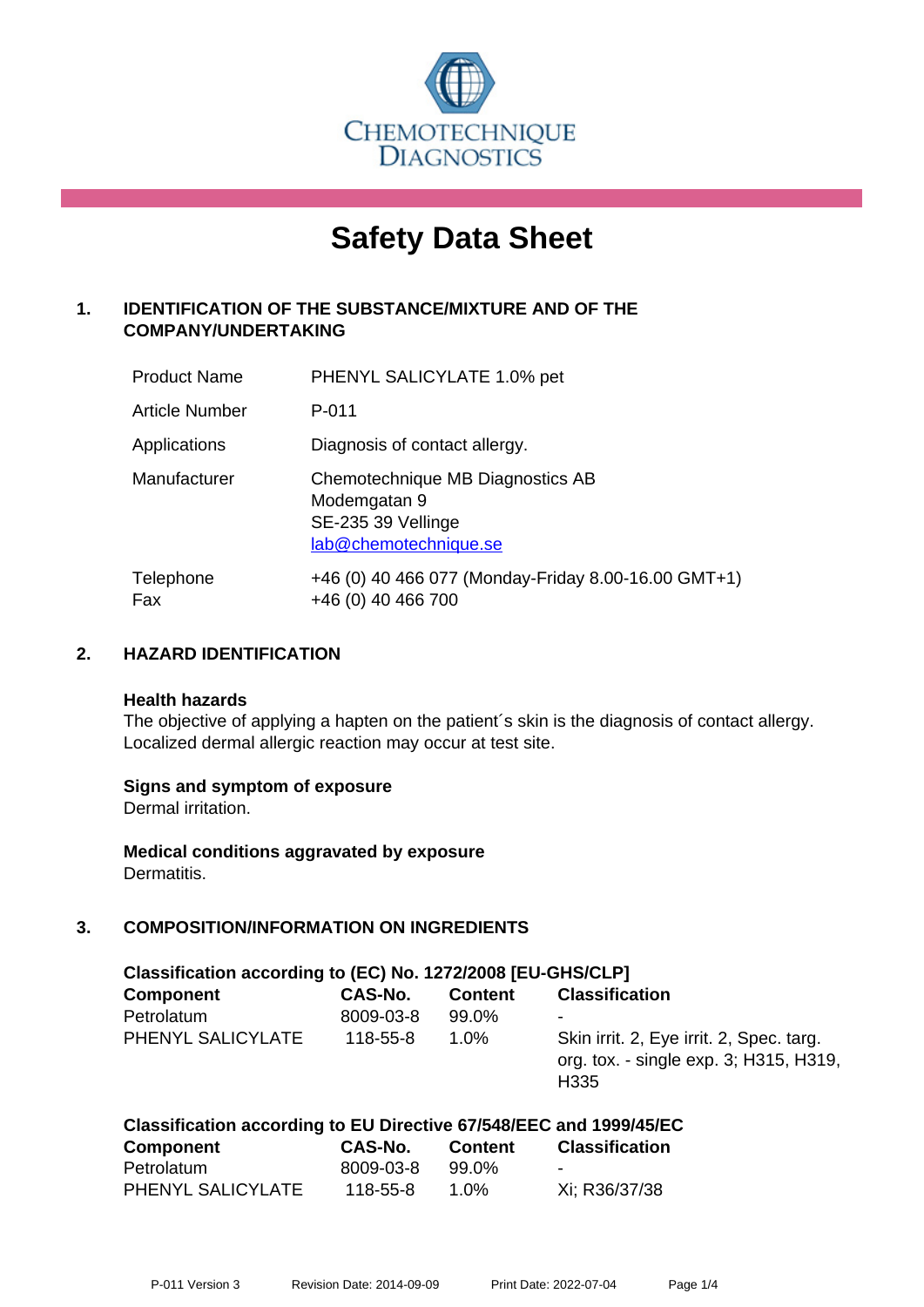## **4. FIRST AID MEASURES**

## **Emergency and first aid procedures**

Obtain medical attention.

# **5. FIRE-FIGHTING MEASURES\***

## **Suitable extinguish media**

CO2, powder or water spray. Fight larger fires with water spray or alcohol resistant foam.

# **For safety reasons unsuitable extinguishing agents**

Water with full jet.

## **Special protective equipment for fire-fighters**

Wear self-contained respiratory protective device. Wear fully protective suit.

\*Data is shown for petrolatum only

## **6. ACCIDENTAL RELEASES MEASURES**

**Steps to be taken if material is released or spilled** Contain and place in a closed container.

# **7. HANDLING AND STORAGE**

**Precautions to be taken in handling and storage** Store dark at 5-8°C. Avoid extended exposure to light. FOR EXTERNAL USE ONLY.

# **8. EXPOSURE CONTROLS/PERSONAL PROTECTION**

**Respiratory protection** Not required.

**Ventilation** Local exhaust.

**Protective gloves** Disposal gloves.

#### **Eye protection** Not required with normal use.

## **Work/Hygienic practices**

Wash hands after each use.

## **9. PHYSICAL AND CHEMICAL PROPERTIES**

Odour **Odourless** 

Appearance Ivory White Semi-solid

Melting point\* 50-55° C Flash point\*  $>100^{\circ}$ C

Boiling point\* No data available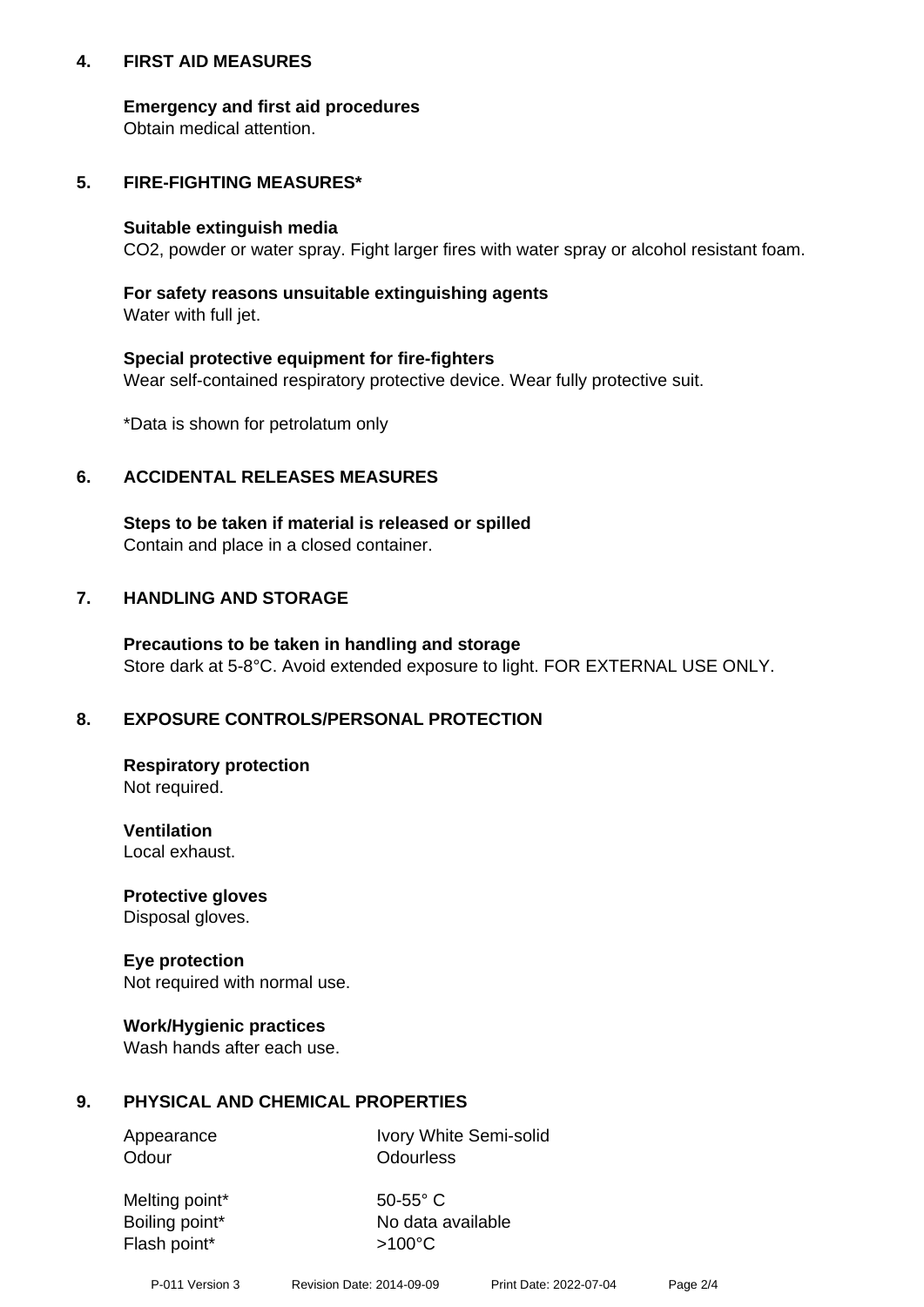Density\* No data available. Solubility in/Miscibility with Water\*

Self ignition\* Product does not self ignite. Danger of explosion\* Product does not present an explosion hazard. Insoluble

\*Data is shown for petrolatum only

# **10. STABILITY AND REACTIVITY**

#### **Incompability**

May react with strong oxidizing agents.

#### **Stability**

Stable at recommended storage conditions.

## **Hazardous byproducts**

Combustion may generate CO, CO2 and other oxides.

**Hazardous polymerization**

Will not occur.

# **11. TOXICOLOGICAL INFORMATION**

No data available.

# **12. ECOLOGICAL INFORMATION**

No data available.

## **13. DISPOSAL CONSIDERATIONS**

#### **Waste disposal method**

Comply with federal, state/provincial and local regulation.

#### **14. TRANSPORT INFORMATION**

Not dangerous goods.

## **15. REGULATORY INFORMATION**

The classification is according to the latest editions of the EU lists, and extended by company and literature data.

## **16. OTHER INFORMATION**

#### **Text of H-statements and R-phrases mentioned in Section 3**

| Skin irrit. 2<br>Eye irrit. 2<br>Spec. targ. org. tox. - single exp. 3 |                           | Skin irritation (Category 2)<br>Eye irritation (Category 2)<br>Specific target organ toxicity - single<br>exposure (Category 3) |          |  |
|------------------------------------------------------------------------|---------------------------|---------------------------------------------------------------------------------------------------------------------------------|----------|--|
| P-011 Version 3                                                        | Revision Date: 2014-09-09 | Print Date: 2022-07-04                                                                                                          | Page 3/4 |  |